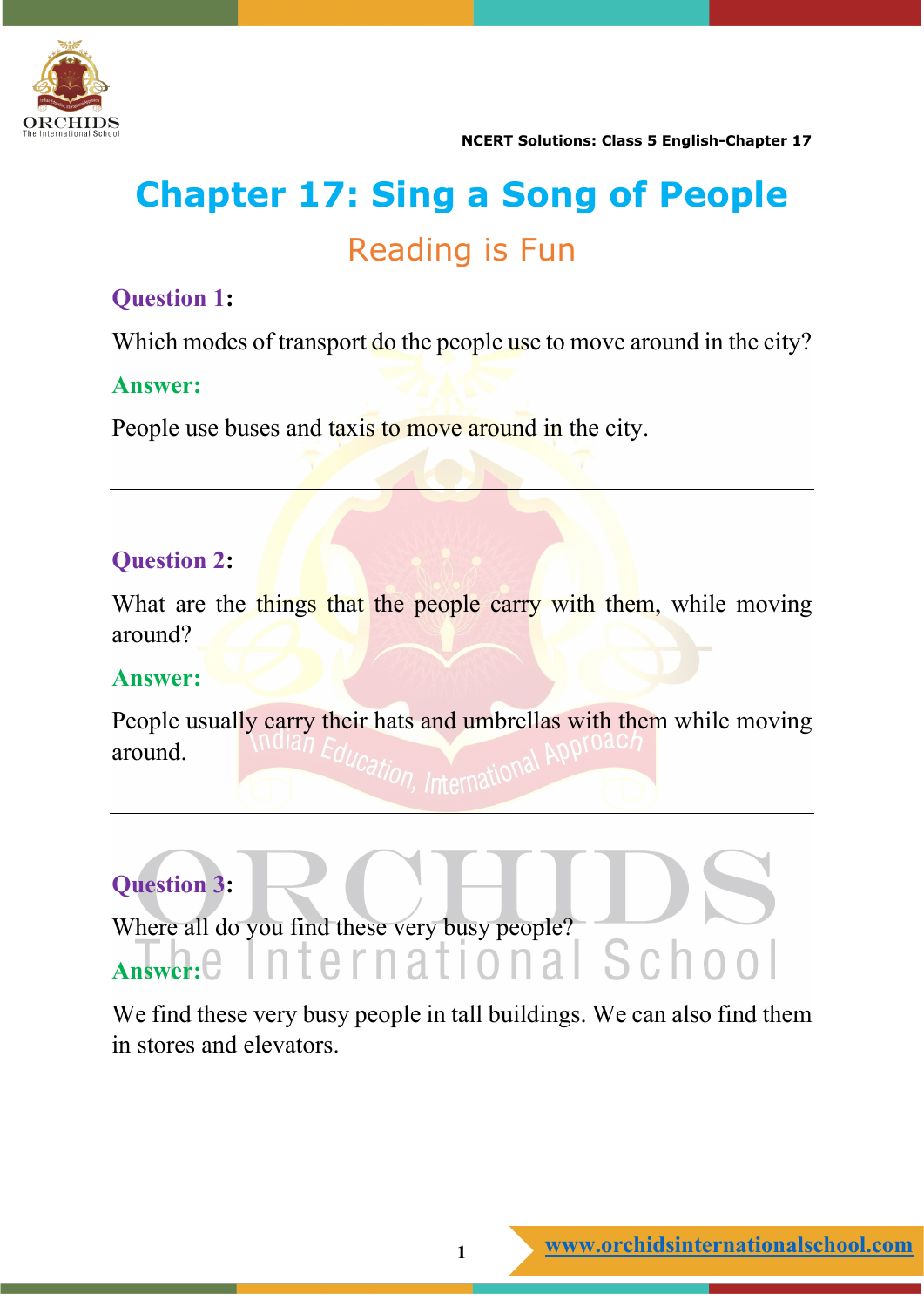

#### **Question 4:**

Where have you seen crowds of people?

#### **Answer:**

I have seen crowds of people in malls, megastores, railway stations, supermarkets, bus stands, etc.

#### **Question 5:**

Why do you think all these people are in a hurry?

#### **Answer:**

These people are in a hurry because they all have to reach their destinations or complete certain tasks on time.

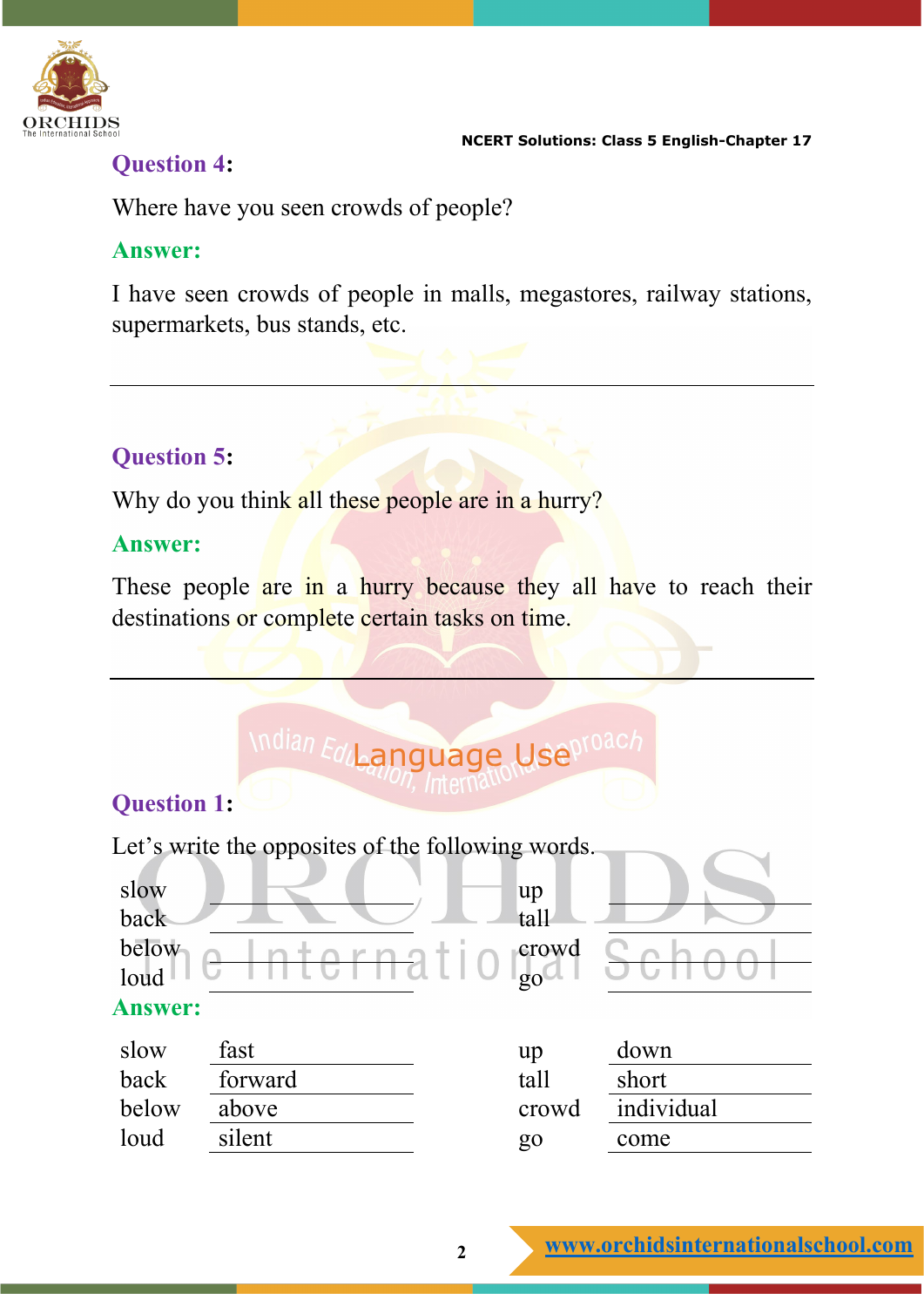

 **NCERT Solutions: Class 5 English-Chapter 17** Let's Listen

#### **Question 1:**

Read and listen to these two poems with your partner and find out what are the things that the village child and the city child like.

**The Village Child** My home is a house Near a wood I'd live in a street If I could! I do wish someone Lived near. There's no one to play with At all. The trees are so high And so tall: And I should be lonely For hours, Were it not for the birds And the flowers.

**The City Child** I live in a city In a street; It is crowded with traffic And feet; There are buses and motors And trams. I wish there were meadows And lambs. The houses all wait In a row There is smoke everywhere That I go. I don't like the noises I hear I wish there were woods Very near.

#### **Answer:**

The village child would like to live on the street. He wishes that somebody would stay beside his house, somebody with whom he can play. He feels lonely since there is nobody other than the birds and flowers.

The child living in the city wished to live amidst meadows and lambs. He wishes to live somewhere not crowded with houses, not covered with smoke but a place where there is some open air to breathe. He would like to live somewhere close to the forest, away from the noise of the city.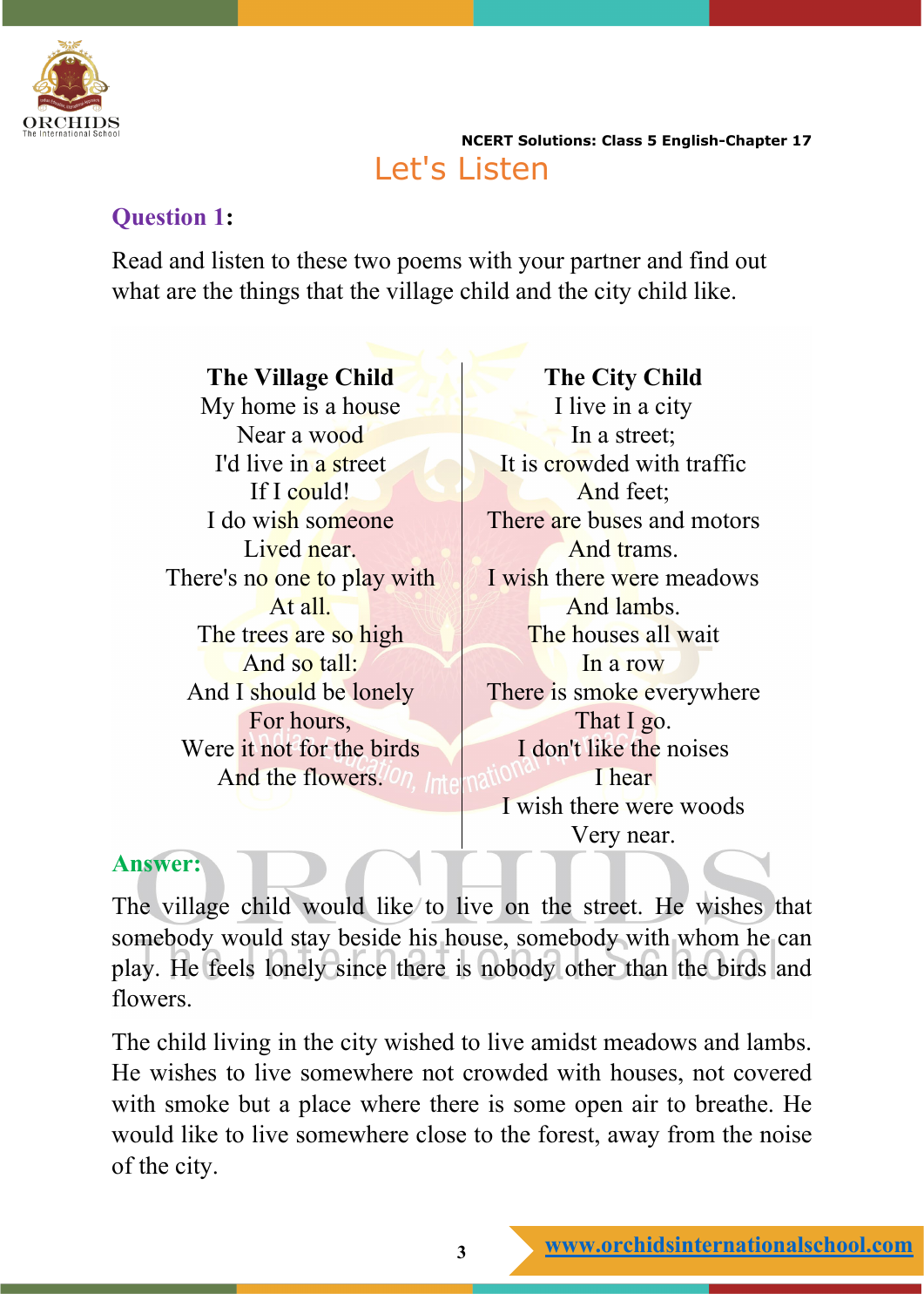

#### Let's Talk

#### **Question 1:**

The people who live in cities often wish they could live in quiet towns. Do you like the place you live in?

Tell your partner two things you like and don't like about the place you live in.

#### **Answer:**

Yes, I like the place I live in.

The two things that I like about my place are:

- 1. This area is very neat and clean. Everything near my place is well maintained and organized.
- 2. All the necessary things like shops, vegetable and fruit vendors are found nearby.

The two things that I don't like about my place are:

- 1. There is no big playground nearby.
- 2. It's a bit noisy in the heart of the city.

## Let's Write **Question 1:**

Did you observe that in the poem, the last words in every second and fourth line rhyme with each other? Can you write a four line poem?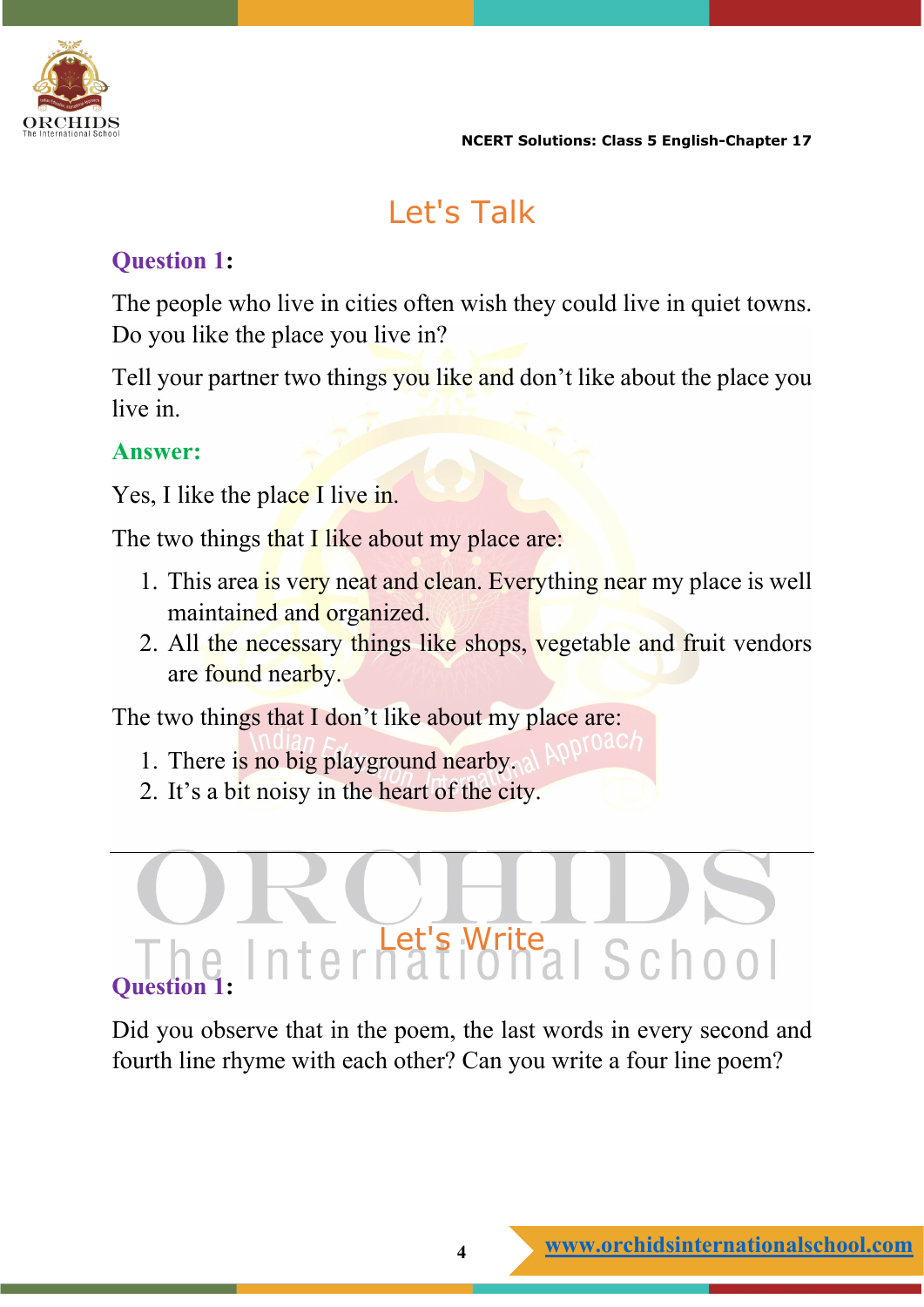

#### **Answer:**

#### **About Me!**

Though it isn't right within the city I like the place where I stay I am happy with what I have Because there is a big ground to play

#### **Question 1:**

Find out how many people are there in our country. Do we have enough land for all people on this earth? Is there enough food and water for all people?

#### **Answer:**

**AODTOAC/** The population of India is 1.38 billion.

No, there is not enough land for all people on this earth, especially when taking into consideration the rate of increase in population.

No, there is not enough food and water for all people.

#### he International School **Question 1:**

Find out the following from ten families living in your neighbourhood.

 $*F = Family$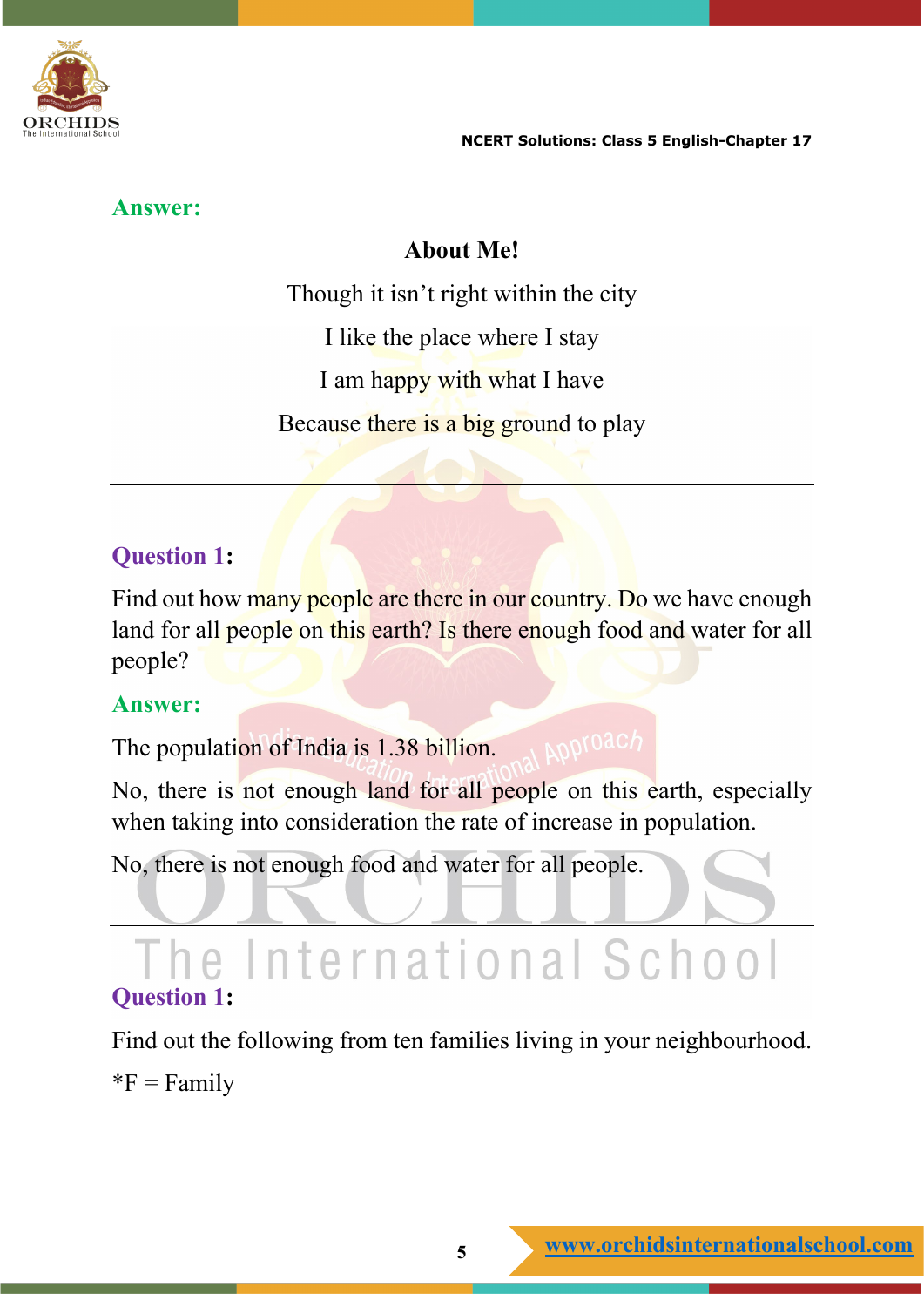

| Count the number of $F1*$ F2 F3 F4 F5 F6 F7 F8 F9 F10 Total |  |  |  |  |  |  |  |  |  |  |  |
|-------------------------------------------------------------|--|--|--|--|--|--|--|--|--|--|--|
| children below 5 years of age                               |  |  |  |  |  |  |  |  |  |  |  |
| children from 5-14 years                                    |  |  |  |  |  |  |  |  |  |  |  |
| grown up children from 15-20                                |  |  |  |  |  |  |  |  |  |  |  |
| elders from 21-50 years                                     |  |  |  |  |  |  |  |  |  |  |  |
| old people who are above 50 years                           |  |  |  |  |  |  |  |  |  |  |  |
| total number of people in the family                        |  |  |  |  |  |  |  |  |  |  |  |
| $*F = Family$                                               |  |  |  |  |  |  |  |  |  |  |  |

(i) How many members are educated in each family?

(ii) From amongst the ten families, how many are educated?

Now talk to your partner and then write a report about your neighbourhood.

#### **Answer:**

| Count the number of *                |               |                             |                  |   |                |                |               |  | F1 F2 F3 F4 F5 F6 F7 F8 F9 F10 Total |
|--------------------------------------|---------------|-----------------------------|------------------|---|----------------|----------------|---------------|--|--------------------------------------|
| children below 5 years of age        |               | $\overline{0}$              | $\boldsymbol{0}$ |   | $\overline{0}$ | $\theta$       | 2             |  |                                      |
| children from 5-14 years             |               | $\mathcal{L}$               |                  | 2 | $\overline{0}$ | $\overline{2}$ |               |  | 12                                   |
| grown up children from 15-20         |               |                             | 2                |   | $\mathfrak{D}$ | 2              |               |  | 16                                   |
| elders from 21-50 years              | $\mathcal{L}$ | $\mathcal{D}$               |                  |   | $\overline{2}$ | $\overline{2}$ | $\mathcal{L}$ |  | 17                                   |
| old people who are above 50 years    |               | $\mathcal{D}_{\mathcal{L}}$ |                  |   | 2              |                |               |  | 12                                   |
| total number of people in the family | 6             |                             | $\overline{5}$   | 6 | 6              |                |               |  | 62                                   |
|                                      |               |                             |                  |   |                |                |               |  |                                      |

(i) Below the information of the number of members educated in each family is provided:

|  | -н | – |  |  |
|--|----|---|--|--|
|  |    |   |  |  |

An average of 2-4 members are educated in all ten families.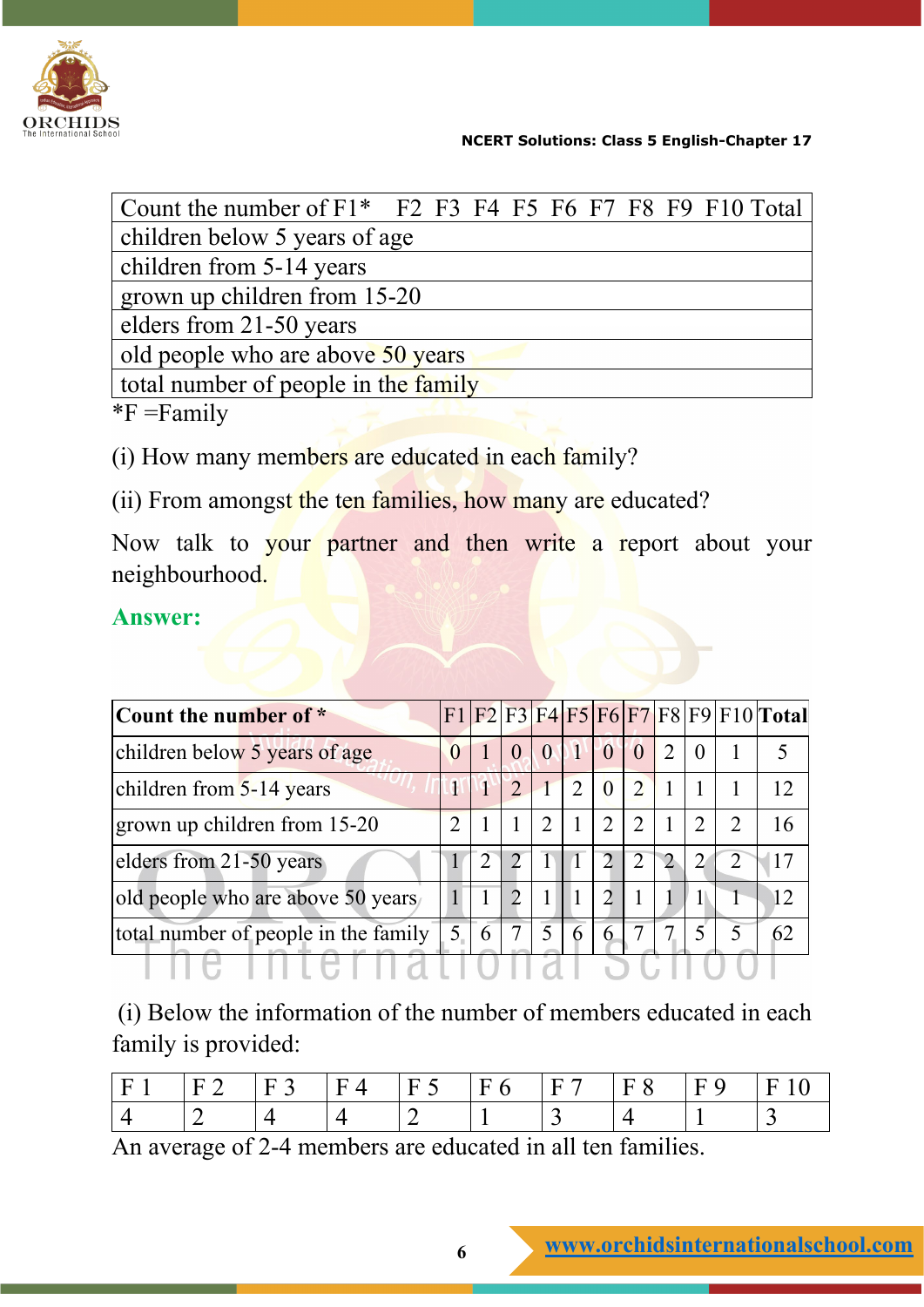

 **NCERT Solutions: Class 5 English-Chapter 17** (ii) Amongst the ten families, all families are educated.

(iii) There is a total of 62 members, of which five children are below 5 years of age, and 12 children range between 5-14 years. There are 16 grown-up children from the age group of 15-20 years. There are 17 elders from the age group of 21-50 years. 12 members from the ten families are old people who are above 50 years.

(Note: Activity to be done on your own.)

#### Let's Interview

#### **Question 1:**

Interview your teacher and get her responses for the following questions.

- (i) Why did you become a teacher?
- (ii) How do you come to school everyday?
- (iii) Do you have any pets?
- (iv) What kinds of books do you like to read?
- (v) What are your hobbies?

#### **Answer:**

- (i) I became a teacher because I was interested in teaching.
- (ii)I drive my car to school every day.
- (iii) No, I don't have any pets. Soon, I will adopt a dog and call him 'Jimmy'.
- (iv) I like to read genres pertaining to mystery and thriller.
- (v)I enjoy cooking and crocheting as a hobby.

(Note: Activity to be done on your own.)